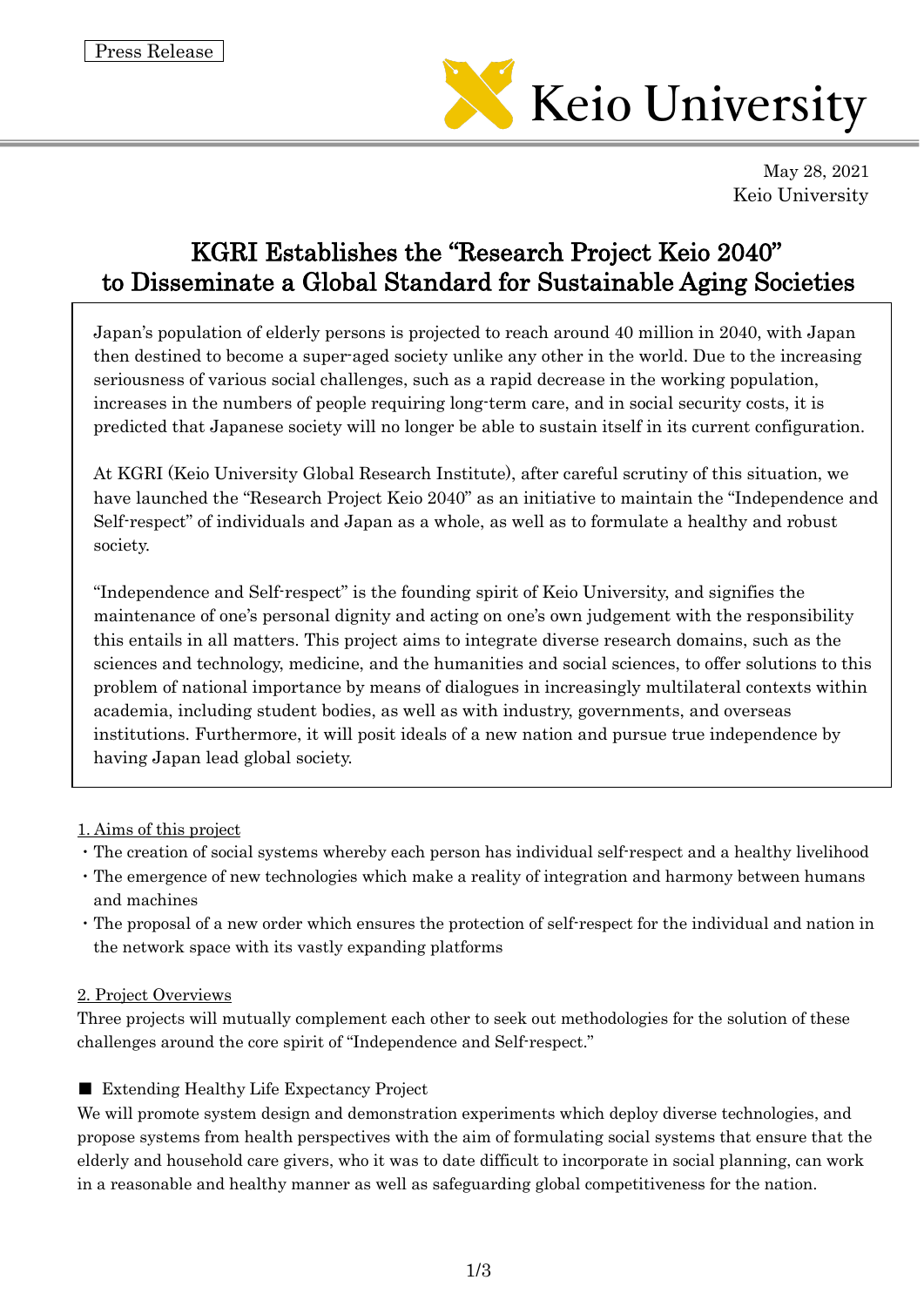## ■ Revolutionary & Interdisciplinary Soft Matter Integration Project (RISΣ project):

By making full use of the new technology known as "soft matter," whose familiar forms include protein and other pliant substances, we will devise technologies which make a reality of the harmony and integration of humans and machines, and, by creating basic technologies which support sustainably aging societies, we will pave the way for new societies that will surmount the impending global challenge of super-aged society.

## ■ Platforms and the "2040 Problem" Project:

Platforms such as social networking systems and internet media, which have achieved rapid growth, will be evaluated in terms of both their positive and negative facets as countermeasures for the 2040 Problem. We will devise, test, and verify varieties of legal and ethical frameworks and how these should be deployed in order to maintain and promote democracy, freedom, social environments, and external independence on platforms, while incorporating perspectives from overseas and platform industries.



#### 3. What is the venue for creation of a future society?

This project aims to surmount the national crisis of a super-aging society and create a new normal, while positioning Japan as the global forerunner. In order to achieve this, systems transcending the traditional frameworks of universities as locations of cutting-edge research and scholarship will be required to both disseminate visions of the future as elucidated by researchers, as well as the mindset behind their conceptions, and to flexibly incorporate social responses into project activities. To this end, the consistent participation of a diverse range of actors across frameworks, including national borders, generations, regions, and industries, combined with advanced research bringing together know-how from the sciences, engineering, medicine, and the humanities and social sciences, will be instrumental. This project will also function as a venue for the creation of a society in which all its members are imbued with individual selfrespect and live both robustly and flexibly in the face of a super-aging society.

We plan to share regular details and reports on these activities on the following website going forward. <https://www.kgri.keio.ac.jp/index.html>